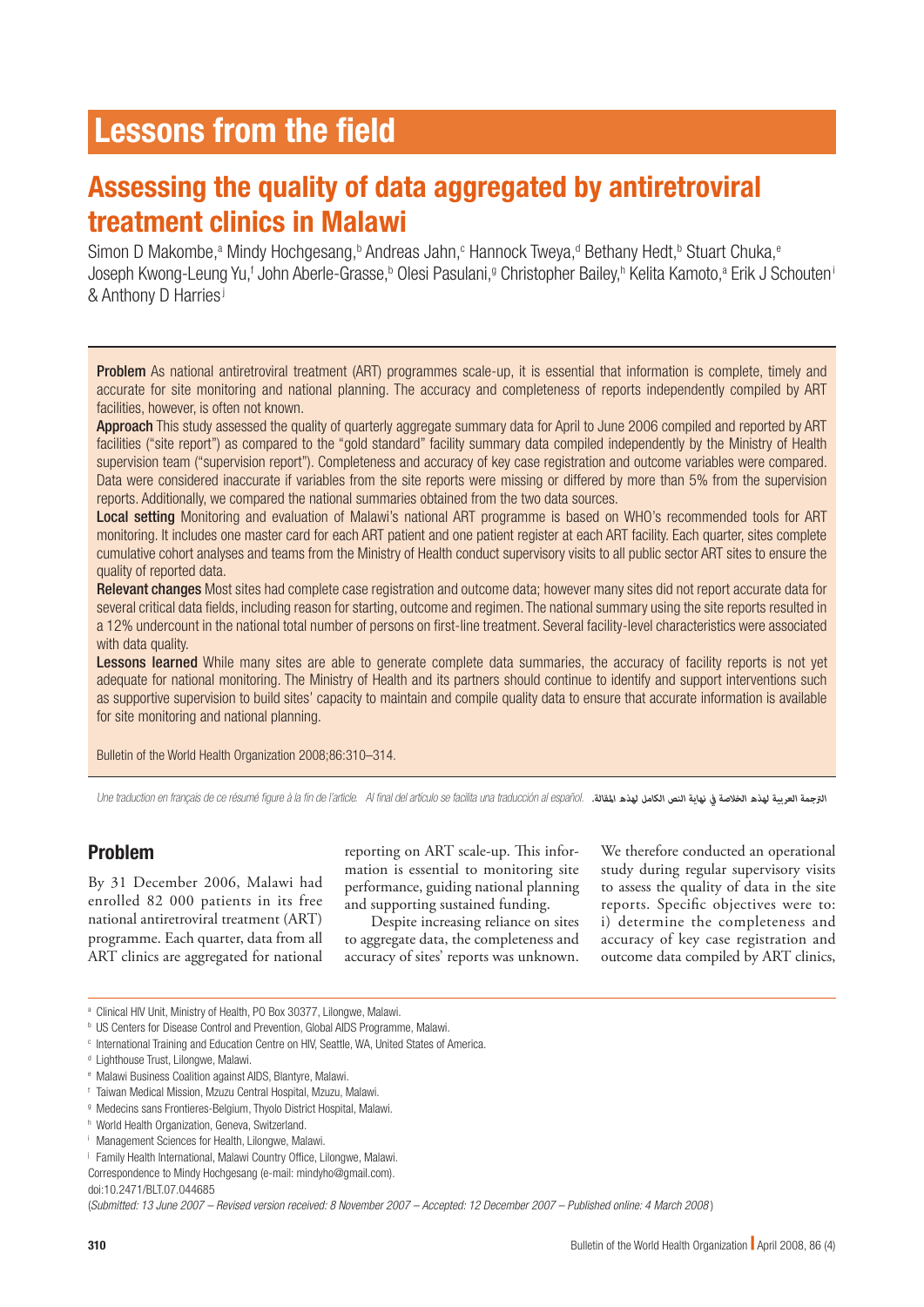#### Simon D Makombe et al.

ii) compare national data summarized from site reports versus supervision reports, and iii) analyse characteristics associated with sites' capacity to compile quality data.

### Local setting

A standardized monitoring and evaluation (M&E) system is key to Malawi's national ART programme. $1-3$  The system is based on WHO's recommended tools for ART monitoring, and includes one master card for each ART patient and one patient register at each ART facility. At each ART clinic visit, patients are monitored according to standard primary and secondary outcomes. Each quarter, sites are asked to complete cumulative cohort analyses, summarizing the characteristics and outcomes of all patients ever enrolled at the site. Each quarter, the Ministry of Health and its partners conduct supervisory visits to all public sector ART sites, during which the supervision teams review all patient master cards with clinic staff, update the ART patient registers, and independently generate cumulative cohort analyses for each site. These visits ensure the quality of reported data.<sup>4</sup>

### Approach

The Ministry of Health HIV/AIDS Unit and partners conducted supervisory visits, during July and August 2006, to assess case registration and patient outcome information as of 30 June 2006. At the beginning of the visit, site reports completed by facility staff were collected. All patient master cards were reviewed, registers updated as appropriate and the cumulative cohort analysis was aggregated by the clinic and supervision team together to generate the supervision report. Data from site and supervision reports were analysed with SPSS (Statistical Package for Social Sciences 2006, SPSS Inc. Chicago, Illinois, United States of America).

By 30 June 2006, 56 000 persons had started treatment in 94 public sector sites. Five sites (5%) had electronic data systems for ART reporting and were excluded from the analyses. Analysis of site report data was therefore conducted on the 89 sites that were expected to have completed a paper-based analysis.

Completeness and accuracy of data from site reports were compared to

that of supervision reports for six caseregistration variables (total patients ever started on ART, and of those, the number who were men; children; teachers among all occupation categories; patients in WHO clinical stage 4 at ART initiation; and patients with history of tuberculosis) and two outcome variables (total patients alive on ART and the number on first-line regimen). Data were considered complete if sites had recorded any value for a specific field; data were considered accurate if none of the examined variables in the site report were missing or showed a difference of more than 5% compared to the supervision report. In addition to site-level analyses, national totals summarized from site reports were compared with totals from supervision reports.

We examined whether site characteristics such as facility-type, burden (maximum number of new patients the clinic can start each month), length of time providing treatment, and number of data clerks were associated with complete and accurate data in sites' reports using binary logistic regression.

## Findings and relevant changes

### Data completeness

Sixty-two (70%) sites provided complete data for all six case-registration fields in the site report. Aggregates for the number of patients starting ART because of tuberculosis history and patient occupation were least likely to be complete with 26 (29%) and 21 (24%) sites having incomplete information for these fields, respectively. Outcome data were complete at 71 (80%) sites.

### Data accuracy

The accuracy of many site reports was classified as unacceptable (data missing or > 5% difference compared to supervision report). Case registration data were accurate in only 36 (40%) sites. Fields less accurately reported included numbers of patients in clinical stage 4 at ART initiation, patients with history of tuberculosis, and male patients, with 33 (37%), 29 (33%), and 12 (25%) sites reporting inaccurate data respectively.

Sixty-four (72%) sites reported accurate outcome data on the cumulative number of patients alive and on ART and number of patients on first-line regimen at the end of the quarter.

### Quality of facility-based antiretroviral treatment data in Malawi

### Accuracy of national summary figures using site report data

Lessons from the field

Outcome data were added for the 89 sites and summary totals from site and supervision reports compared. The national summary of persons alive and on ART, based on site report data, resulted in a 5.4% undercount (22 390 patients in site reports versus 23 665 from supervision reports.) The national figures for patients on first-line regimen were 20 500 patients in the site report versus 23 380 patients in the supervision report, an underestimate of 12.3%.

### Association between facility characteristics and data quality

Table 1 presents the relationship between facility characteristics and the completeness and accuracy of outcome data. Several factors were associated with quality data, including a higher burden (starting more patients each month), having dedicated clerks for recordkeeping, having a visit by a zonal ART supervisor before the national supervision visit, being located in the central or southern region, having provided ART for a longer period of time, and being a type of facility other than a rural hospital or health centre. It should be noted that all rural hospitals and health centres are low burden, thus have similar odds ratios. Further analysis revealed that the length of time a facility had provided ART explained the association between burden and data quality due to the correlation between site burden and length of time that sites had provided treatment.

### Lessons learned

In many national health information systems, sites routinely collect and report summarized data. This was the first systematic audit of routinely reported data generated by ART sites using Malawi's national ART M&E system. Based on thresholds of accuracy considered critical for programme planning, this audit shows that, at the national level, the ART programme in Malawi still requires skilled assistance to compile reliable data. Data quality varied considerably between sites and was associated with facility characteristics. While some factors, such as the length of time sites have been providing treatment, are not easily changed, other "actionable" factors, including supervision and human resources for record keeping (clerks)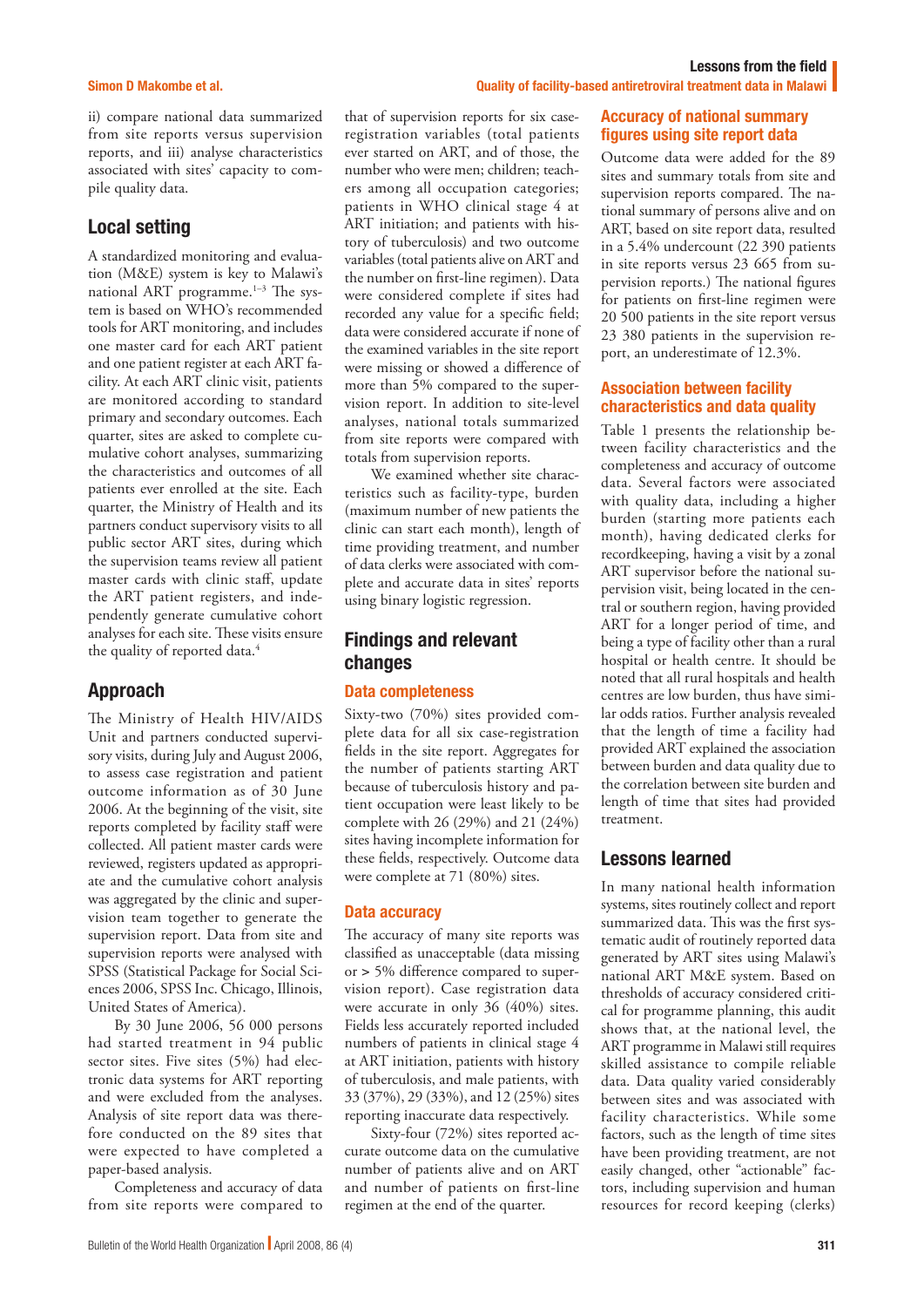#### Table 1. Sites with acceptable data quality

| <b>Clinic characteristic</b>                                       | <b>Total</b><br>number<br>of sites<br>$(n=89)$ | <b>Data completeness</b>                                                       |                                                | Data accuracy                                                                  |                                                |
|--------------------------------------------------------------------|------------------------------------------------|--------------------------------------------------------------------------------|------------------------------------------------|--------------------------------------------------------------------------------|------------------------------------------------|
|                                                                    |                                                | <b>Number (and</b><br>proportion)<br>of sites with<br>complete<br>outcome data | <b>Odds ratio (90%</b><br>confidence interval) | <b>Number (and</b><br>proportion)<br>of sites with<br>accurate<br>outcome data | <b>Odds ratio (90%</b><br>confidence interval) |
| <b>Burden</b>                                                      |                                                |                                                                                |                                                |                                                                                |                                                |
| Medium or medium-high burden<br>(max. 50 or 75 new patients/month) | 30                                             | 28 (0.93)                                                                      | ref                                            | 27 (0.90)                                                                      | ref                                            |
| Low burden (max. 25 new patients/<br>month)                        | 59                                             | 43 (0.73)                                                                      | $0.19(0.05 - 0.70)^{a}$                        | 37(0.63)                                                                       | $0.19(0.06 - 0.56)^{a}$                        |
| <b>Type</b>                                                        |                                                |                                                                                |                                                |                                                                                |                                                |
| Central or district hospital                                       | 22                                             | 20(0.91)                                                                       | ref                                            | 19 (0.86)                                                                      | ref                                            |
| <b>Mission hospital</b>                                            | 26                                             | 21(0.81)                                                                       | $0.42(0.10 - 1.83)$                            | 19(0.73)                                                                       | $0.43(0.12 - 1.50)$                            |
| Rural hospital or health centre                                    | 20                                             | 14(0.70)                                                                       | $0.23(0.05 - 1.00)$                            | 11(0.55)                                                                       | $0.19(0.06 - 0.68)^{a}$                        |
| Other (NGO, military)                                              | 21                                             | 16 (0.76)                                                                      | $0.32(0.07 - 1.41)$                            | 15(0.71)                                                                       | $0.40(0.11 - 1.44)$                            |
| Region                                                             |                                                |                                                                                |                                                |                                                                                |                                                |
| Southern                                                           | 35                                             | 33 (0.94)                                                                      | ref                                            | 29 (0.83)                                                                      | ref                                            |
| Central                                                            | 37                                             | 28 (0.76)                                                                      | $0.19(0.05 - 0.73)^{a}$                        | 28 (0.76)                                                                      | $0.64(0.24 - 1.70)$                            |
| Northern                                                           | 17                                             | 10(0.59)                                                                       | $0.09(0.02 - 0.37)$ <sup>b</sup>               | 7(0.41)                                                                        | $0.15(0.05 - 0.43)$                            |
| Number of clerks for record-keeping <sup>c</sup>                   |                                                |                                                                                |                                                |                                                                                |                                                |
| <b>None</b>                                                        | $6\phantom{1}6$                                | 4(0.67)                                                                        | ref                                            | 3(0.50)                                                                        | ref                                            |
| 1 clerk                                                            | 66                                             | 52 (0.79)                                                                      | $3.90d$ (1.30-11.69) <sup>a</sup>              | 47 (0.71)                                                                      | $3.55^{\text{d}}$ (1.32-9.55) <sup>a</sup>     |
| 2 clerks                                                           | 15                                             | 15(1.00)                                                                       |                                                | 14 (0.93)                                                                      |                                                |
| Length of time site providing treatment                            |                                                |                                                                                |                                                |                                                                                |                                                |
| $0 - 3$ months                                                     | 33                                             | 20(0.61)                                                                       | ref                                            | 15 (0.46)                                                                      | ref                                            |
| 4-12 months                                                        | 27                                             | 24 (0.89)                                                                      | $5.20(1.62 - 16.68)^{a}$                       | 24 (0.90)                                                                      | $9.60(2.61 - 21.56)^{b}$                       |
| 13 or more months                                                  | 29                                             | 27 (0.93)                                                                      | $8.77$ (2.30-33.51) <sup>b</sup>               | 25(0.86)                                                                       | $7.50$ (3.01-30.62) <sup>a</sup>               |
| Previous supervision visit in the quarter                          |                                                |                                                                                |                                                |                                                                                |                                                |
| No supervision                                                     | 61                                             | 47(0.77)                                                                       | ref                                            | 41 (0.67)                                                                      | ref                                            |
| Supervision                                                        | 28                                             | 24(0.86)                                                                       | 1.79 (0.64-4.95)                               | 23 (0.82)                                                                      | $2.24(0.89 - 5.68)$                            |

NGO, nongovernmental organization; ref, reference.

a *P*<0.05.

b *P*<0.01.

c No information on clerks at two sites.

<sup>d</sup> Odds ratio shows the increase in odds for every additional clerk.

were associated with increased data quality. Sites with longer experience in providing ART were more likely to generate quality data, which may be attributed to the intensive quarterly supervision that sites have received. With rural hospitals and health centres found to have lower quality data than other hospital types, a better understanding of what specific characteristics (e.g. burden, staffing levels, management, incentives) impact data quality at the facility is needed.

Errors in site report data did impact national totals: national totals of persons currently on treatment and persons on first-line regimen were undercounted by more than 5% and 12%, respectively, when national figures were derived

from site reports. Left uncorrected, the difference between reported and true figures would likely increase over time. Since drug orders are based on these national summary data, errors in the number of patients on first-line regimen would underestimate the quantity of first-line ARV drugs needed annually by nearly 35 000 tins. Malawi has not yet stocked out of ARV drugs, and an adequate drug supply is critical to the continued scale-up of the programme.

Analyses were based on data from supervisory visits as the gold standard; given the number of records to be reviewed during supervision visits (30 sites have started more than 500 patients), some errors may have been made during supervision. Still, the effect is likely to be small. This study assessed data completeness and accuracy of aggregated facility-level data; the accuracy of individual patient information, including inaccurate diagnoses or recording of data, could not be determined retrospectively.

Some important lessons have been learned (Box 1). Results of this analysis show limited accuracy and completeness in clinic-level reporting, and so support the WHO recommendation that ART M&E tools be kept to a minimum and focus on critical indicators. Ongoing supervision is critical to ensure quality data during scale-up, and decentralization of such capacitybuilding activities may help to ensure sustainability of these efforts. Allocation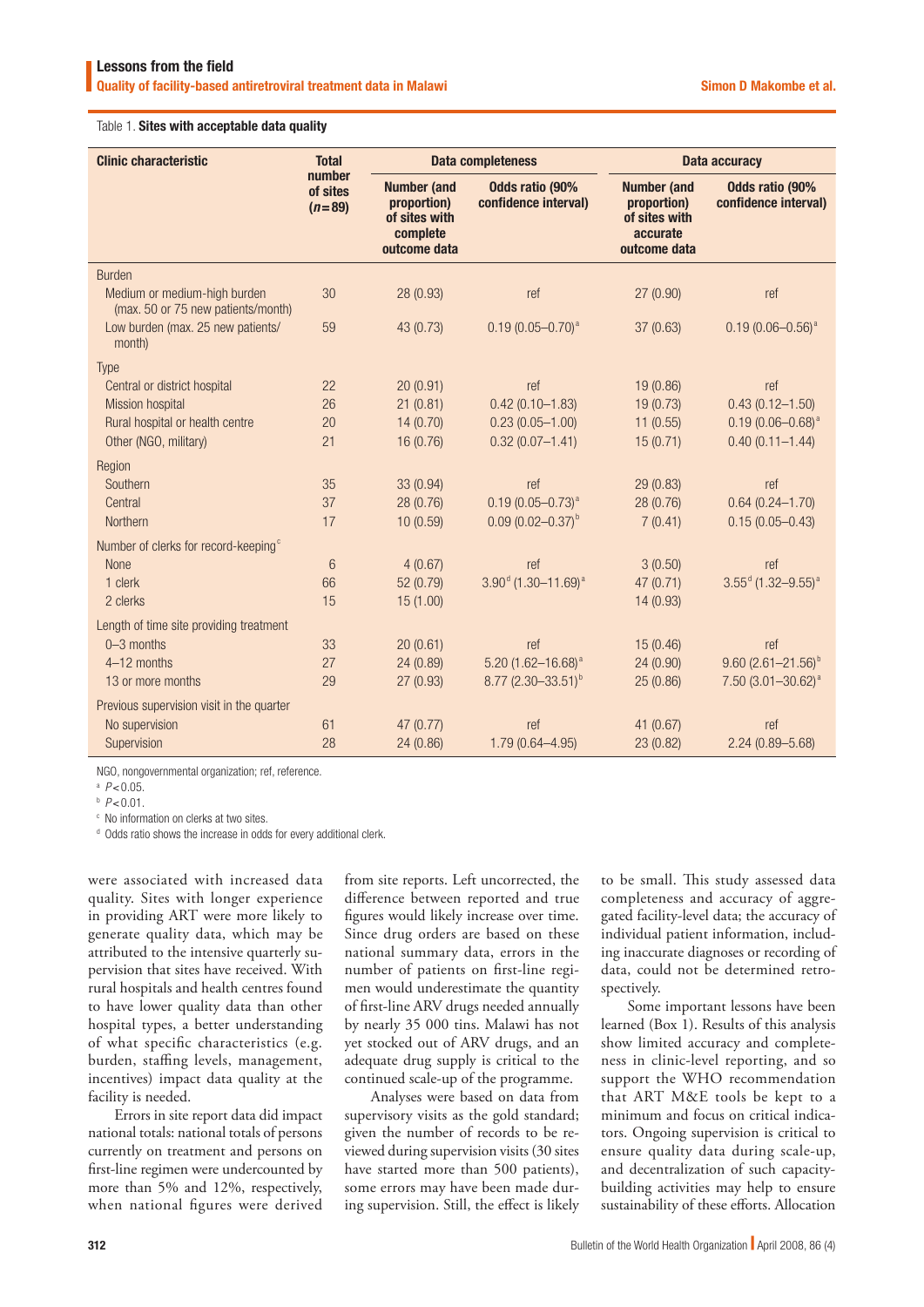#### Simon D Makombe et al.

of dedicated trained personnel is critical to maintaining quality patient records and M&E data collection. An electronic data system that includes mechanisms to improve data quality (e.g. numerical validation, bounds checking, alerts) may facilitate site-level data management and reporting; this is currently being piloted in four district hospitals in Malawi. Finally, Malawi has had good success in simple incentives (e.g. certificates) for sites with good data quality. Such factors appear to motivate sites to maintain or improve data quality. As ART continues to scale-up, Malawi's ART programme must ensure systems are in place to generate critical national information. ■

#### Acknowledgements

Supervisory and monitoring visits were financed through WHO. Andreas Jahn

#### Box 1. Lessons learned

#### Recommended factors to ensure quality data

- A simple, prioritized list of key reporting needs that does not overburden the monitoring and evaluation system;
- Proactive ongoing on-site assessment and capacity building (through supervision and on-the-job training);
- Adequate numbers of skilled human resources (e.g. dedicated data clerks) for collecting and maintaining data;
- Possible use of technology (appropriately designed computer systems) with built-in mechanisms to check completeness and validity of data to facilitate data collection and aggregation;
- Rewards for high quality data or other incentives for clinic staff.

is a technical adviser in monitoring and evaluation placed at the Lighthouse Trust. Erik J Schouten is a technical adviser to the Clinical HIV Unit at the Ministry of Health, Malawi. Anthony D Harries is the technical adviser to the ART programme within the Clinical HIV Unit at the Ministry of Health, Malawi. He is also a professor at the London School of Hygiene and Tropical Medicine.

Competing interests: None declared.

#### Résumé

#### Evaluation de la qualité des données agrégées par les centres de traitement antirétroviral au Malawi

Problématique Les programmes nationaux de traitement antirétroviral (ART) étant en phase d'élargissement, il est essentiel de disposer en temps utile d'informations complètes et exactes pour la surveillance des sites et la planification nationale. On ne sait souvent pas si les rapports compilés indépendamment par les établissements dispensant des traitements ART sont complets et exacts.

Démarche Les auteurs de cette étude ont évalué la qualité des données résumées et agrégées par trimestre pour la période avriljuin 2006 provenant des rapports des établissements dispensant des traitements ART (« rapports de site ») par comparaison avec celle des données résumées de référence, compilées indépendamment pour ces établissements par l'équipe de supervision du Ministère de la santé (« rapport de supervision »). Ils ont également comparé la complétude et l'exactitude des principaux paramètres d'enregistrement des cas et d'issue du traitement. Les données ont été considérées comme inexactes s'il manquait des paramètres dans les rapports des sites ou si les valeurs des paramètres différaient de plus de 5 % des valeurs indiquées par les rapports de supervision. En outre, les auteurs ont comparé les résumés nationaux établis à partir de deux sources de données.

Contexte local La surveillance et l'évaluation du programme national de traitement ART du Malawi s'appuient sur les outils recommandés par l'OMS pour la surveillance ART. Elles prévoient une carte informatisée pour chaque patient sous traitement ART et un

registre des patients pour chaque établissement dispensant ce type de traitement. Chaque trimestre, les sites réalisent des analyses de cohortes cumulatives et des équipes du Ministère de la santé effectuent des visites de supervision dans tous les sites ART du secteur public pour s'assurer de la qualité des données rapportées.

Modifications pertinentes La plupart des sites disposent de données complètes pour l'enregistrement des cas et les issues du traitement ; néanmoins, nombre d'entre eux ne fournissent pas des données exactes sur plusieurs points critiques, et notamment les raisons du placement sous traitement, l'issue du traitement et le schéma thérapeutique. Le résumé national à partir des rapports des sites a fait apparaître une sous-comptabilisation de 12 % du nombre total de personnes dans le pays sous traitement de première intention. Plusieurs caractéristiques au niveau des établissements sont associées à la qualité des données.

**Enseignements tirés** Si de nombreux sites sont en mesure de générer des résumés de données complets, leurs rapports ne sont pas encore suffisamment exacts pour la surveillance nationale. Le Ministère de la santé et ses partenaires doivent continuer à définir et à appuyer des interventions comme la supervision de soutien afin de renforcer la capacité des sites à conserver et à compiler des données de qualité et de garantir ainsi la disponibilité d'informations exactes pour la surveillance des sites et la planification nationale.

#### Resumen

#### Evaluación de la calidad de los datos reunidos por los centros de tratamiento antirretroviral en Malawi

Problema A medida que se expanden los programas nacionales de tratamiento antirretroviral (TAR), es fundamental contar con información completa, puntual y exacta para la vigilancia de los centros y la planificación nacional. Sin embargo, a menudo se desconoce la exactitud e integridad de los datos reunidos independientemente por los centros de TAR.

Enfoque Se evaluó la calidad de los datos agregados trimestrales que habían compilado y notificado los centros de TAR para el periodo de abril a junio de 2006 («informe del centro»), comparándolos con los datos resumidos «de referencia» reunidos independientemente por el equipo de supervisón del Ministerio de Salud («informe de supervisión»). Se compararon la integridad